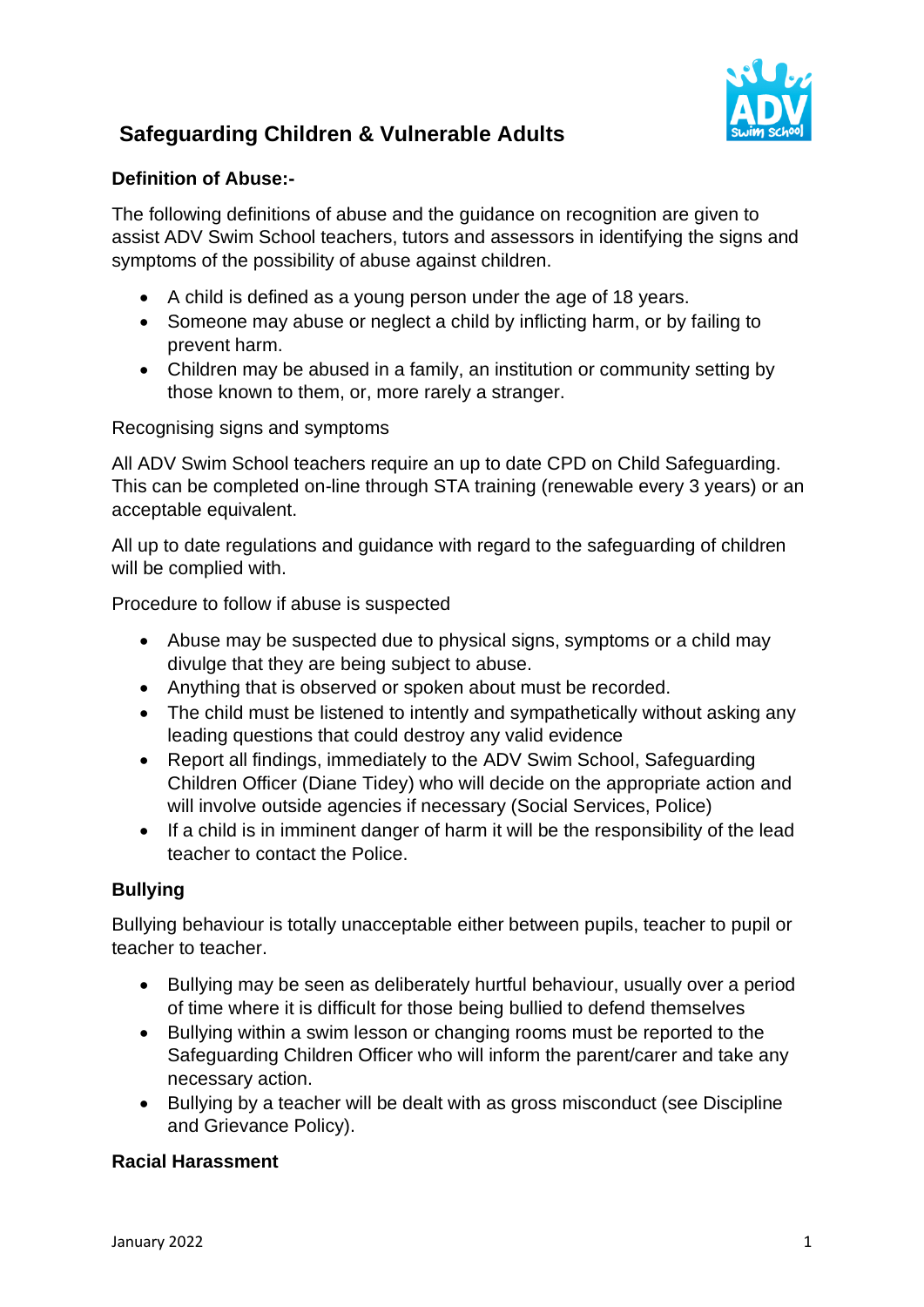

- ADV Swim School teachers will ensure that all children attending lessons are valued, irrespective of their race, colour, nationality or ethnicity.
- ADV Swim School teachers should encourage the promotion of racial tolerance and protection of pupils from racial harassment and discrimination. Any suspected incidences should be reported to the Safeguarding Children Officer.

### **Managing Challenging Behaviour**

It may, on occasions, be necessary for ADV Swim School teachers to curb behaviour by a child which is likely to cause disruption to the lesson and/or a lack of respect for the Teacher and other children within the lesson.

Guidelines on managing challenging behaviour

- Outline teaching rules and expectations and re-enforce on a regular basis.
- Be consistent with regard to rules.
- Set realistic goals to suit the needs of each individual participant.
- Use a 'time out' strategy if the behaviour continues. Speak to the parent/carer and ensure that the behaviour and outcome are documented.
- Continuous challenging behaviour should be reported to the Child Protection Officer who will take appropriate action.

### **Use of Physical Restraint**

Definition of Physical Restraint – a form of physical contact in which one person imposes his/her will upon another by the use of superior strength.

When is physical restraint appropriate?

- Injuring themselves or others.
- Causing damage to property.
- Engaging in behaviour that is affecting other children to the extent that it may be difficult to maintain order.

ADV Swim School teachers need to be aware that they have a duty of care to take reasonable action to ensure the safety and well-being of children in their classes. Failure to physically restrain a child who is, subsequently, injured or injures another, may lead to an accusation of negligence.

Teachers are, however, not expected to place themselves in a situation where they are likely to suffer injury. It may be necessary to enlist the help of another teacher or the parent/carer of the child concerned.

If possible, resort to alternatives rather than restraint, such as

• Assertiveness skills eg. repeating an instruction until the child complies.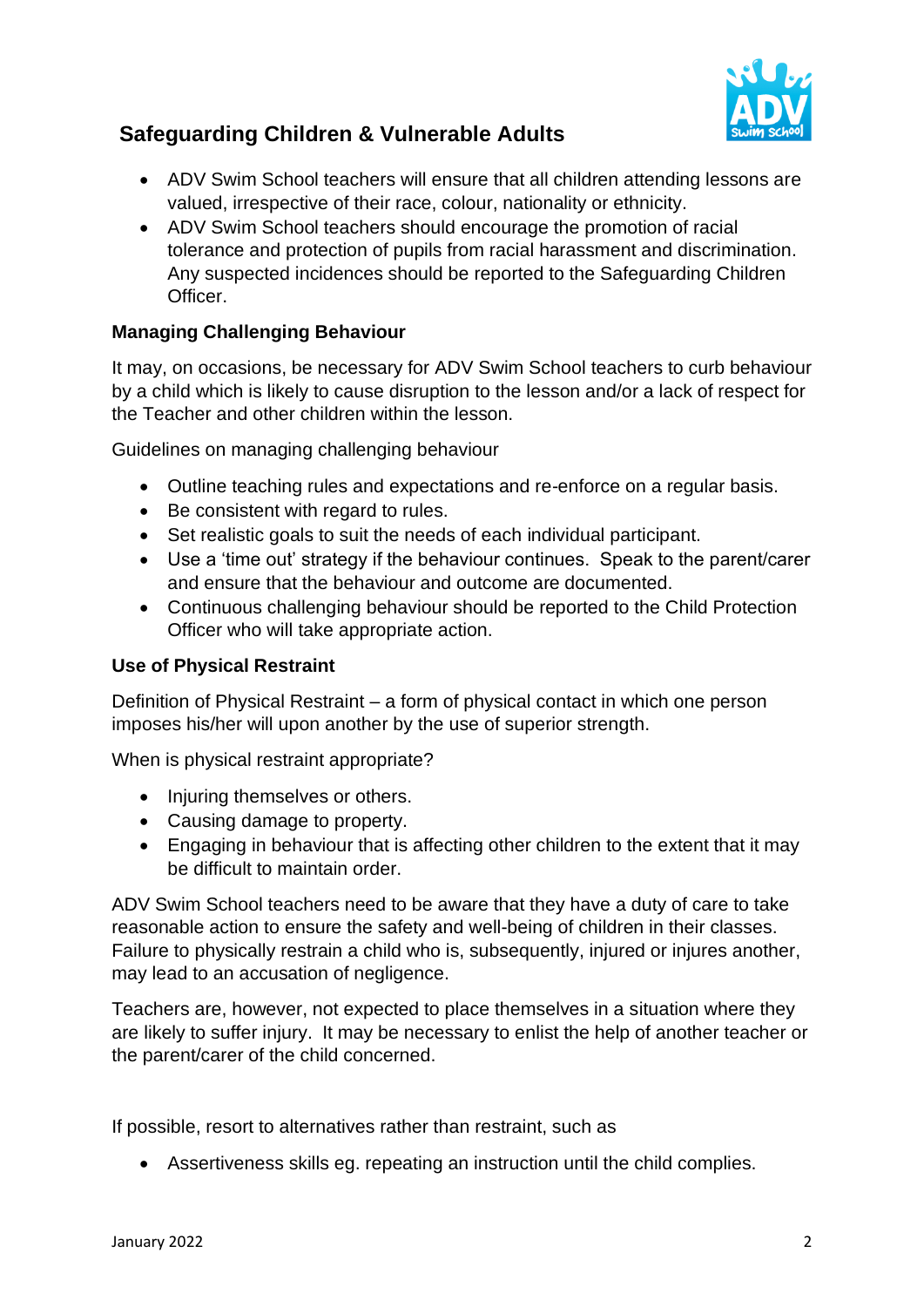

- Using a distractor one long loud whistle blast.
- Withdrawal of attention (remove the audience).

Physical restraint should only be applied using 'reasonable force', the force necessary to stop or prevent the behaviour.

Physical restraint should always be a last resort, the following are some DO'S and DON'TS to remember.

### DO

- Tell them what you are doing and why.
- Use the minimum force necessary.
- Involve another teacher if possible.
- Tell the child what they need to do for you to remove the restraint.
- Use clear and simple language.
- Hold limbs above a major joint if possible eg. above elbow.
- Relax your restraint in response to compliance.

#### DON'T

- Act in temper
- Involve other children in the restraint
- Touch or hold the child inappropriately
- Twist or force a limb back against a joint
- Hold the child in a way which will restrict blood flow or breathing

ANY INCIDENT INVOLVING PHYSICAL RESTRAINT SHOULD BE RECORDED ON AN INCIDENT FORM, ALONG WITH WITNESS STATEMENTS, AND REPORTED IMMEDIATELY TO THE SAFEGUARDING CHILDREN OFFICER.

#### **'Whistle Blowing'**

Any ADV Swim School teacher, or contractor teaching on behalf of ADV Swim School, who feels they should report a colleague for wrong doing should contact the ADV Swim School Owner, in confidence, in the first instance.

If they cannot tell the Owner, they should contact the STA for advice.

In cases whereby a teacher feels a colleague may be guilty of child abuse they may do any of the following:-

- Report their concern, in confidence, to the ADV Swim School Owner
- Download an 'STA Safeguarding & Protecting Children form from the STA website (www.sta.co.uk) and submit it FAO Child Protection Officer
- Contact the STA Child Protection Officer directly (childprotection@sta.co.uk)

### **MISSING CHILD PROCEDURE**

The action to be taken in the event of a missing child is:-